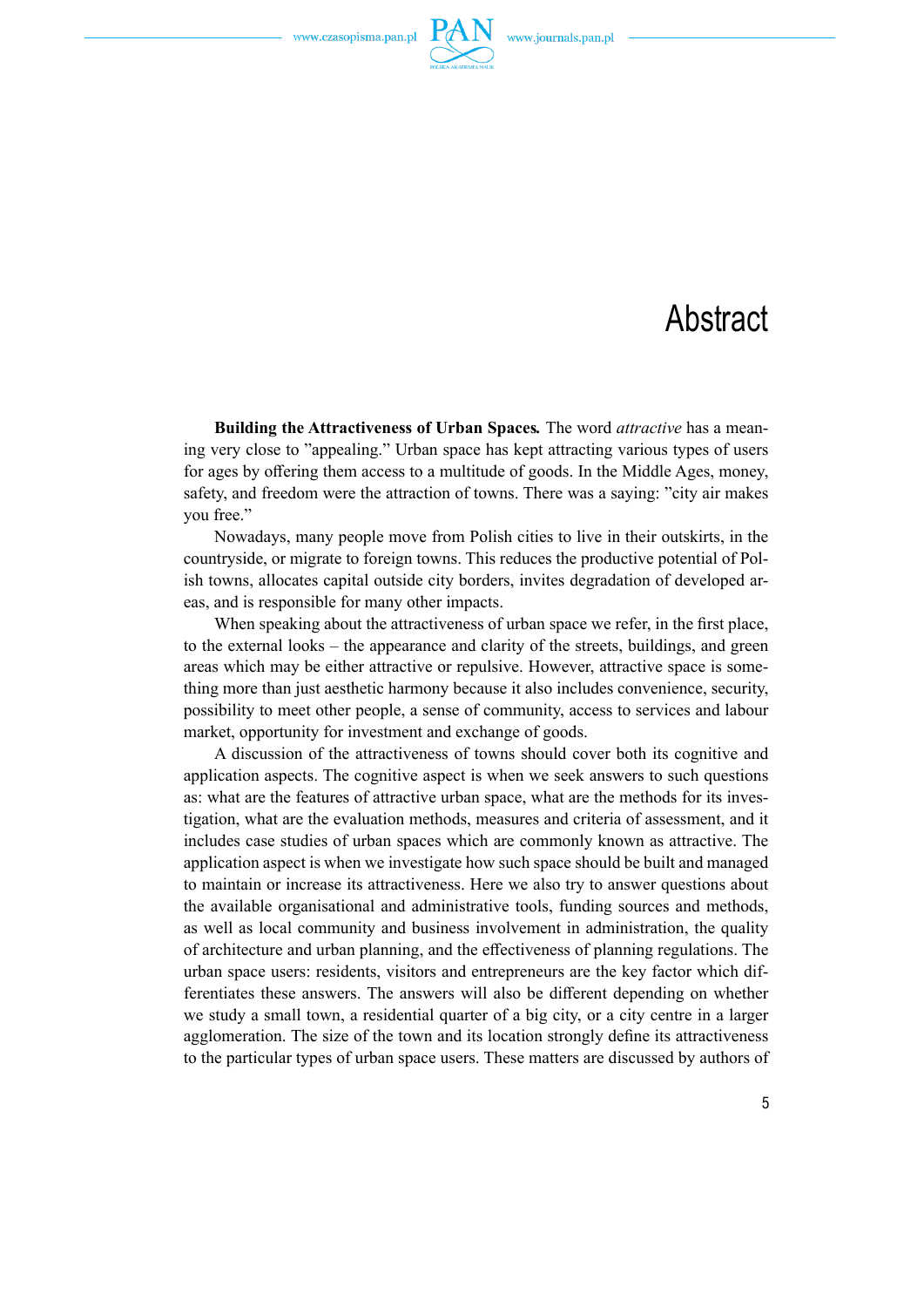

the presented book who focus on three categories of space which correspond with the fundamental functions of the town, namely:

- housing – residential space,

- work and production business space,
- social interaction and exchange of goods public space.

This volume of *Studies* is a collective work, an aftermath of panel and plenary discussions held at the 3rd Urban Colloquium<sup>1</sup>. The main subject of the Colloquium was the *attractiveness of urban space*. The discussants were urban planning professionals: researchers and practitioners, architects and environmentalists, sociologists, economists, geographers and representatives of the public, business, and community spheres. This work is divided into three mutually-related parts. The reflections presented in the first, cognitive part focus on the principles of urban policy (Tadeusz Markowski), the multi-dimensional approach to the attractiveness of towns from the geographic point of view (Jerzy Runge), the economic approach to the attractiveness of public space (Małgorzata Pięta-Kanurska) and the urban-planning and architecture perspective (Rafał Blazy). The second part, dedicated to the practice of shaping the attractiveness of urban spaces, discusses the question of public space in small towns (Katarzyna Mazur-Bezyt), the models of residential quarters (Alina Pancewicz), the residential areas in degradated central areas of cities (Krzysztof Gasidło) and a green certification was presented as a step towards the quality of construction and sustainable development (Agata Twardoch). The third part of the book presents the relations between urban space and business in the process of public management. Chapters in this part are devoted to the business and investment attractiveness of towns (Andrzej Klasik, Krzysztof Wrana, Marcin Baron and Luk Palmen), the morphological and spatial attractiveness of post-mining urban areas (Monika Janiszek) and the attractiveness of urban space in public management (Adam Bartoszek).

This monograph describes the obtained results of research and analyses in their multi- and inter-disciplinary aspects at the field of architecture, urban planning, social and economic geography, spatial management, economics, finance, the science of management and quality, environmental engineering, and social sciences. It is the result of partnership and collaboration between scientific research groups and local government bodies. This is the first published work of this type as it describes the public, residential, and business spaces of towns being part of large agglomerations with their inter-connections with urban planning policies and public management.

 $<sup>1</sup>$  The 3rd Urban Colloquium (Katowice February 2019) was co-organised by a chain of scientific</sup> research and academic institutions: the Polish Academy of Sciences PAN (the Committee for Studies on the Future of Upper Silesia of the PAN Branch in Katowice, the Committee for Spatial Economy and Regional Planning), the Silesian University of Technology, the University of Silesia in Katowice, the University of Economics in Katowice, the Institute for Ecology of Industrial Areas, the Upper Silesian Academy of Entrepreneurship in co-operation with the Silesian Library.